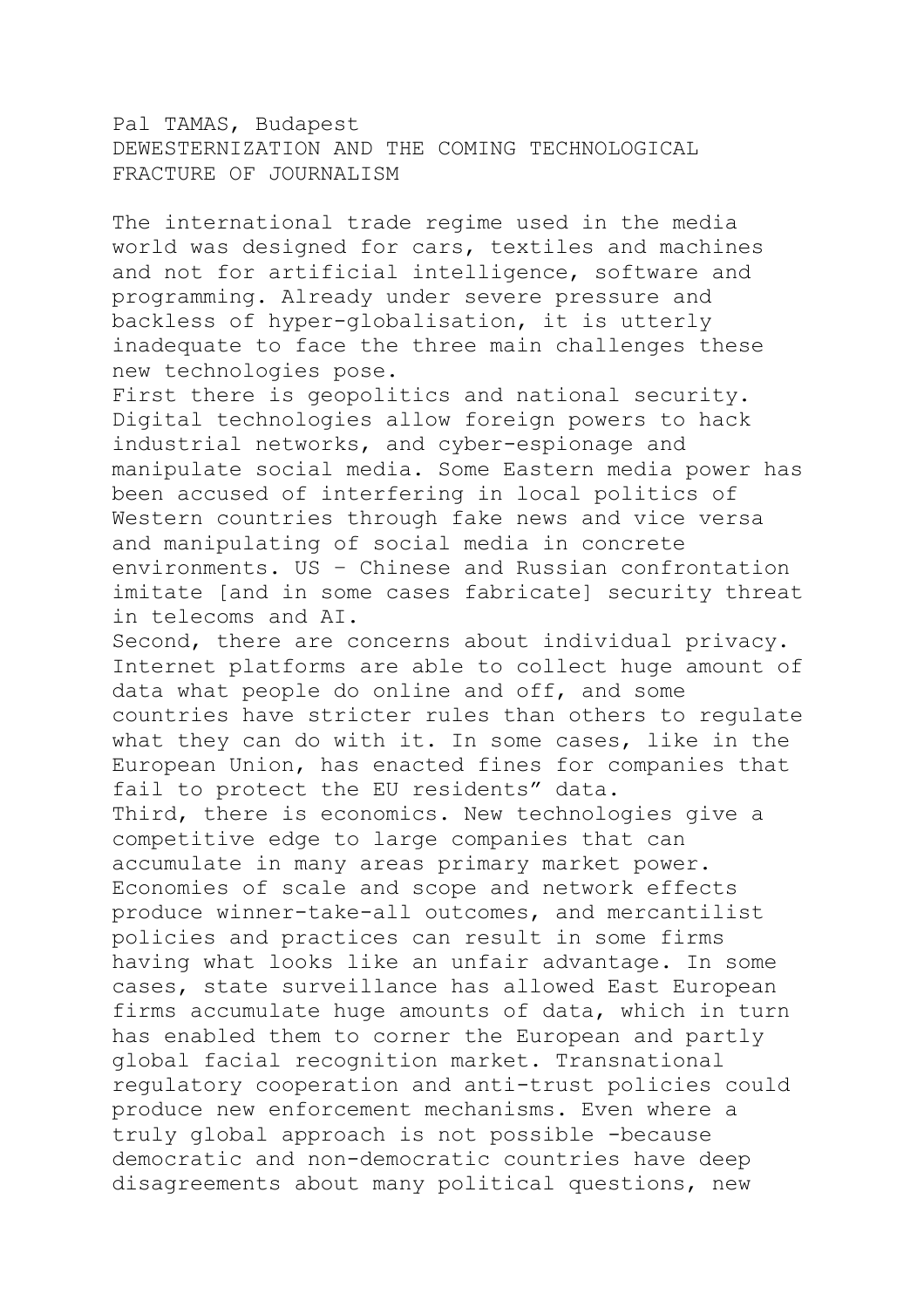standards, etc. its still possible for regional countries to cooperate among themselves. In the absence of common rules practices, as data localization, local cloud requirements, and discrimination in favor of national champions will segment regional and national markets. They reduce the gains of sedimented media markets and prevent national strategies and prevent companies from reaping the benefits of scale. But any global order must balance the gains from trade and media markets against the gain from regulatory diversity [ in one case maximized when regulations are harmonized or when each national government is entirely free to do what it wants]. In some cases hyper- globalization prioritized the gains over the benefits of regulatory diversity. In some cases this is repeated with new technologies. But in most cases thinking on new technologies are no different from those for traditional domains. De/westernized countries may defend their new regulatory standards and philosophies of cultural integration and national security. But they have no right to internationalize their cultural standards and try to impose their regulations on other countries. Caught between relentless imperialist protectionism and xenophobia, on one hand, neoliberal coalition on the other, the left if rich countries seems bereft of new ideas. And worse then lacking new ideas is trying to restore a world gone by, which goes against the grain of modern life and modern economy. This project aims to recreate the conditions of around 1950-1980, which was indeed the. Period of social democratic flourishing [see Branko MILANOVIC about the inequalities and Paul COLLIER about the "Future of Capitalism"]. There is no doubt it was in many respects an extraordinary successful period for the west: economic growth was high, western nations" incomes were converging, inequality was relatively low, and the western working class was richer, then three-quarters of humankind and superior to the rest of the world. But this success occurred under very specific conditions none of which could be recreated in and after 1989. in the beginning nobody believed it in the post -Soviet word, everybody was in that